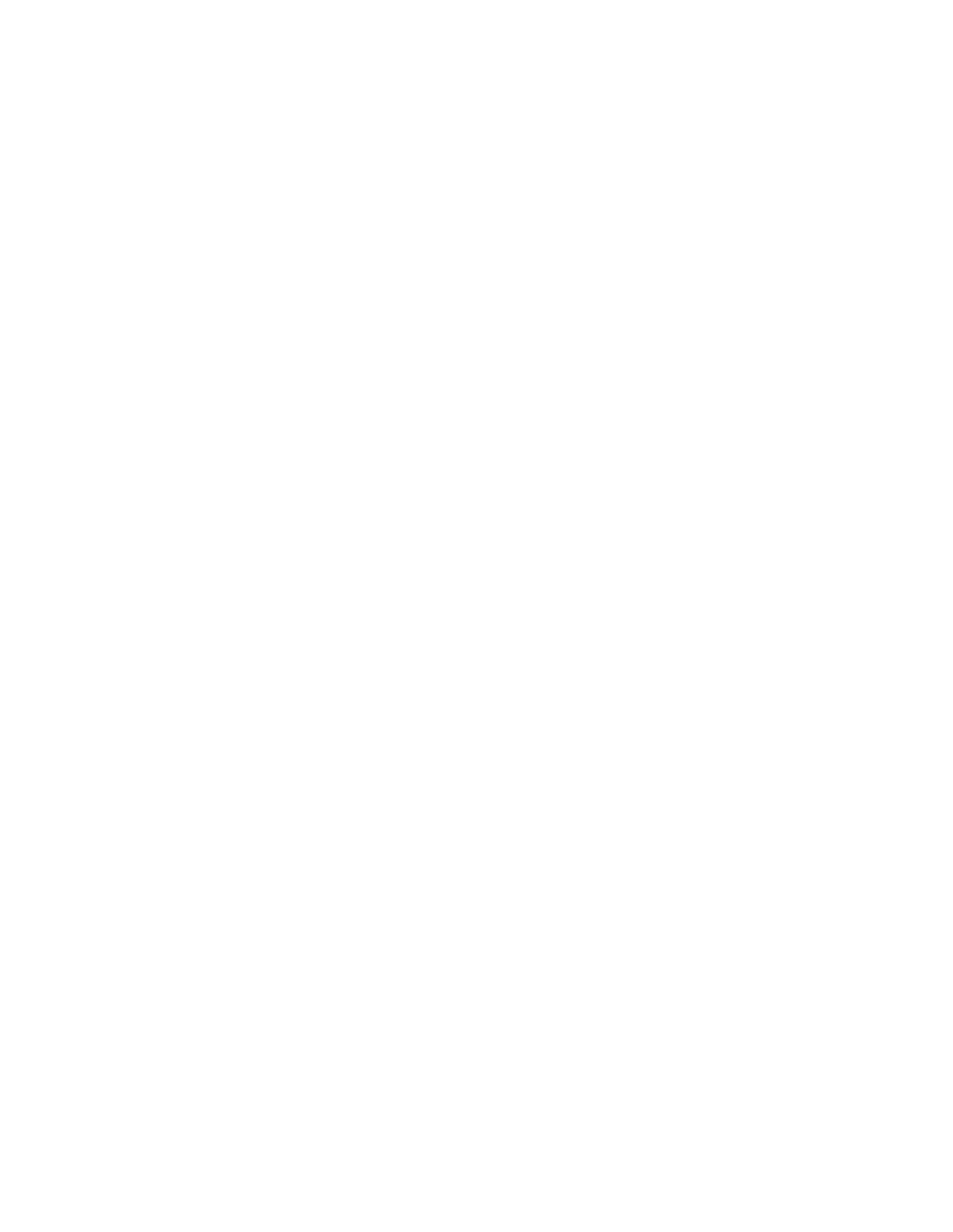# Important Dates To Remember

| Friday    | May 6   | Due Date for 8 <sup>th</sup> Grade Graduation<br><b>Award Google Form</b><br><i>(emailed to students)</i> |
|-----------|---------|-----------------------------------------------------------------------------------------------------------|
|           |         | <b>Graduation Gown Sizing Form Due</b>                                                                    |
| Friday    | May 13  | Payment for 8 <sup>th</sup> Grade Year-End<br><b>Activities Due</b><br>(see page $4$ )                    |
| Monday    | June 6  | Graduation Class Trip to Frogbridge<br>$8:30 - 9:00$ AM departure<br>$4:30 - 5:00$ PM return to MJS       |
| Friday    | June 10 | Graduation Dance $7:00 - 10:00 \text{ PM}$<br>American Legion Hall – Whippany                             |
| Wednesday | June 15 | 8 <sup>th</sup> Grade Awards Assembly<br>@ 9:45 AM                                                        |
| Monday    | June 20 | Graduation 7:00 PM<br>@ Memorial Junior School                                                            |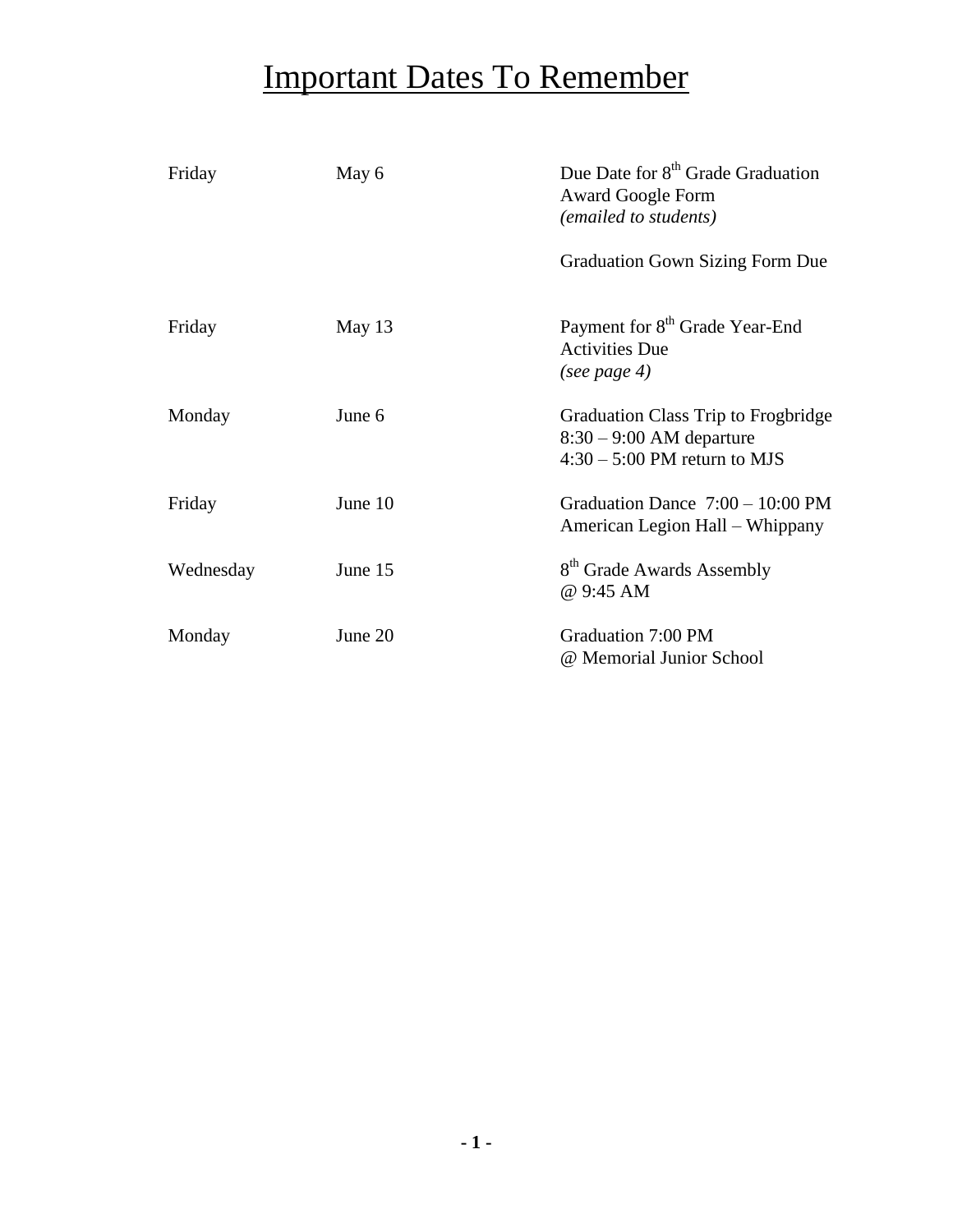### $8<sup>th</sup>$  Grade Dance

### **Memorial Junior School**

Invites our  $8<sup>th</sup>$  Grade Students to a

## **Graduation Dinner Dance**

Friday, June 10 7:00 – 10:00 PM

American Legion Hall Legion Place, Whippany

**\$ 40.00 per person**

#### **MEMBERS OF OUR GRADUATING CLASS ONLY**

Semi-Formal Attire is Suggested

#### **Helpful Reminders:**

- **1) The purpose of this dinner dance is to provide our eighth graders with a celebration of their graduation from Memorial Junior School. It is an evening of supervised fun for everyone.**
- **2) Parents are invited to take pictures before 7:00 PM both inside and outside of the Legion Hall.**
- **3) This event is expected to be age and grade appropriate for 8th grade. We encourage students to dress in semi-formal attire as opposed to the formal dress of a high school prom. Good judgment on student dressing for the dance is appreciated.**
- **4) Only members of our graduating 8th grade class will be permitted to attend.**
- **5) Limousines are discouraged. This is an 8th grade dance, as opposed to a high school or college prom.**

*Please note: Students are expected to behave as described in our Code of Conduct and Memorial Junior School Student Handbook. In order to participate in this event, a student must be in good standing as it relates to his/her conduct. Any student who violates school rules/regulations or receives in-school and/or outof-school suspensions may not be able to attend graduation-related activities.*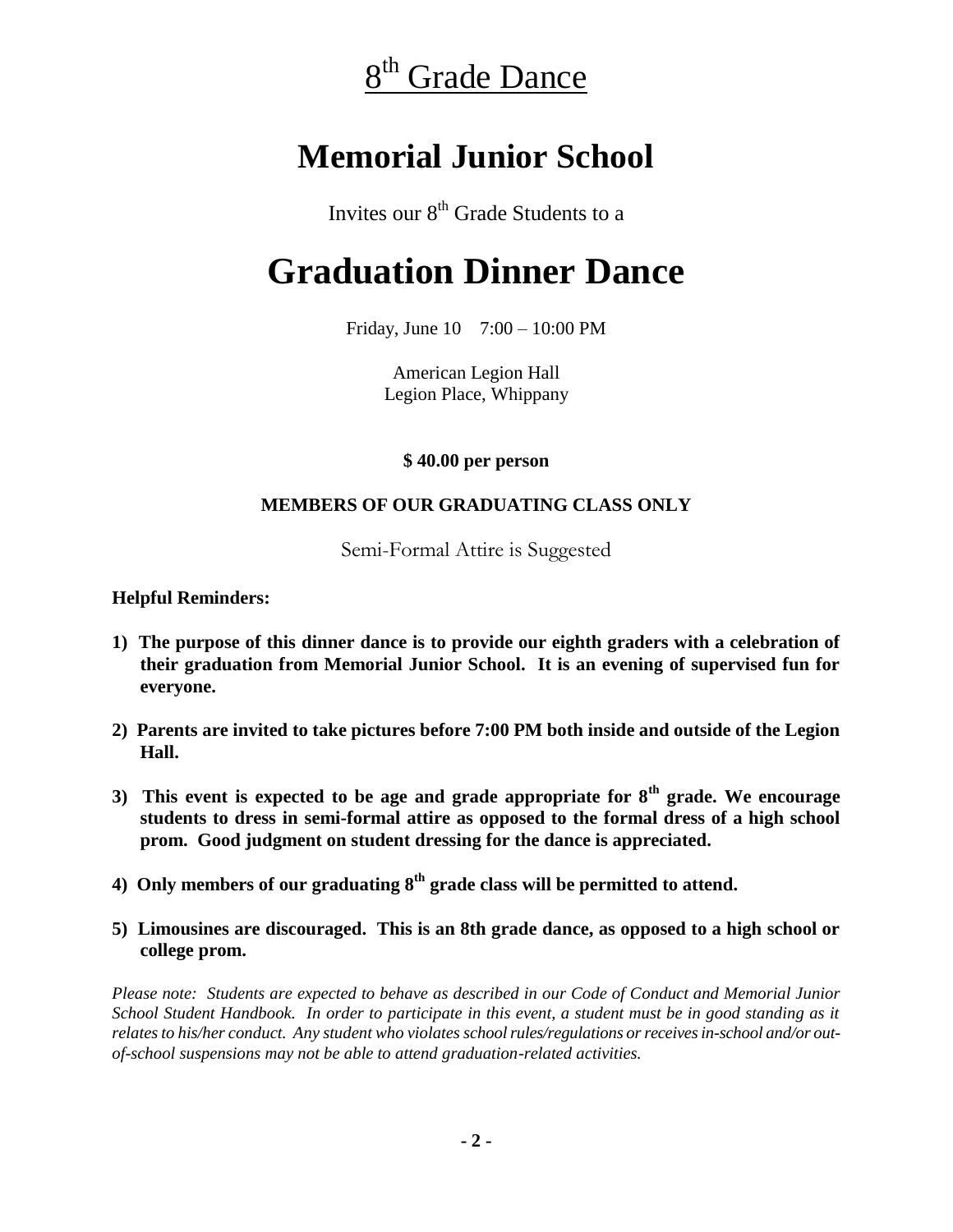### **Graduation Class Trip**

The eighth grade class trip will be to **Frogbridge Day Camp** in Cream Ridge, New Jersey, on Monday, June 6th. Frogbridge is a self-contained facility and closed to the general public. Buses will leave from Memorial Junior School at 8:30 A.M. and will return to school at approximately 5:00 P.M.

The trip to Frogbridge will cost **\$60.00 per student**, is all-inclusive, and provides the following:

- 1. 5 hours of food (hamburgers, cheeseburgers, veggie burgers, hotdogs, barbecued chicken, salads, corn on the cob, baked beans, sodas, bottled water, desserts including freshly baked cookies, Good Humor "truck", seedless watermelon, snow cones and/or cotton candy)
- 2. Heated pool which includes towels and certified lifeguards
- 3. Sport fields and equipment for soccer, baseball/softball, basketball, tennis, beach volleyball, and a golf driving range
- 4. Horseshoe pit, at least 4 tether ball locations, 6 gaga courts and miniature golf
- 5. Lake facility for paddleboats
- 6. Music
- 7. Changing rooms

Students do **not** need to bring money, sports equipment, or towels. Note that there will be no lockers available for personal use. Students will be responsible for their own items such as cell phones, cameras, AirPods, etc.

In the event of inclement weather, there will be several alternate indoor activities provided by Frogbridge.

The students will arrive back at Memorial Junior School at approximately 5:00 P.M. **Please make arrangements for your child to be picked up promptly.** Thank you.

*Please note: Students are expected to behave as described in our Code of Conduct and Memorial Junior School Student Handbook. In order to participate in this event, a student must be in good standing as it relates to his/her conduct. Any student who violates school rules/regulations or receives in-school and/or outof-school suspensions may not be able to attend graduation-related activities.*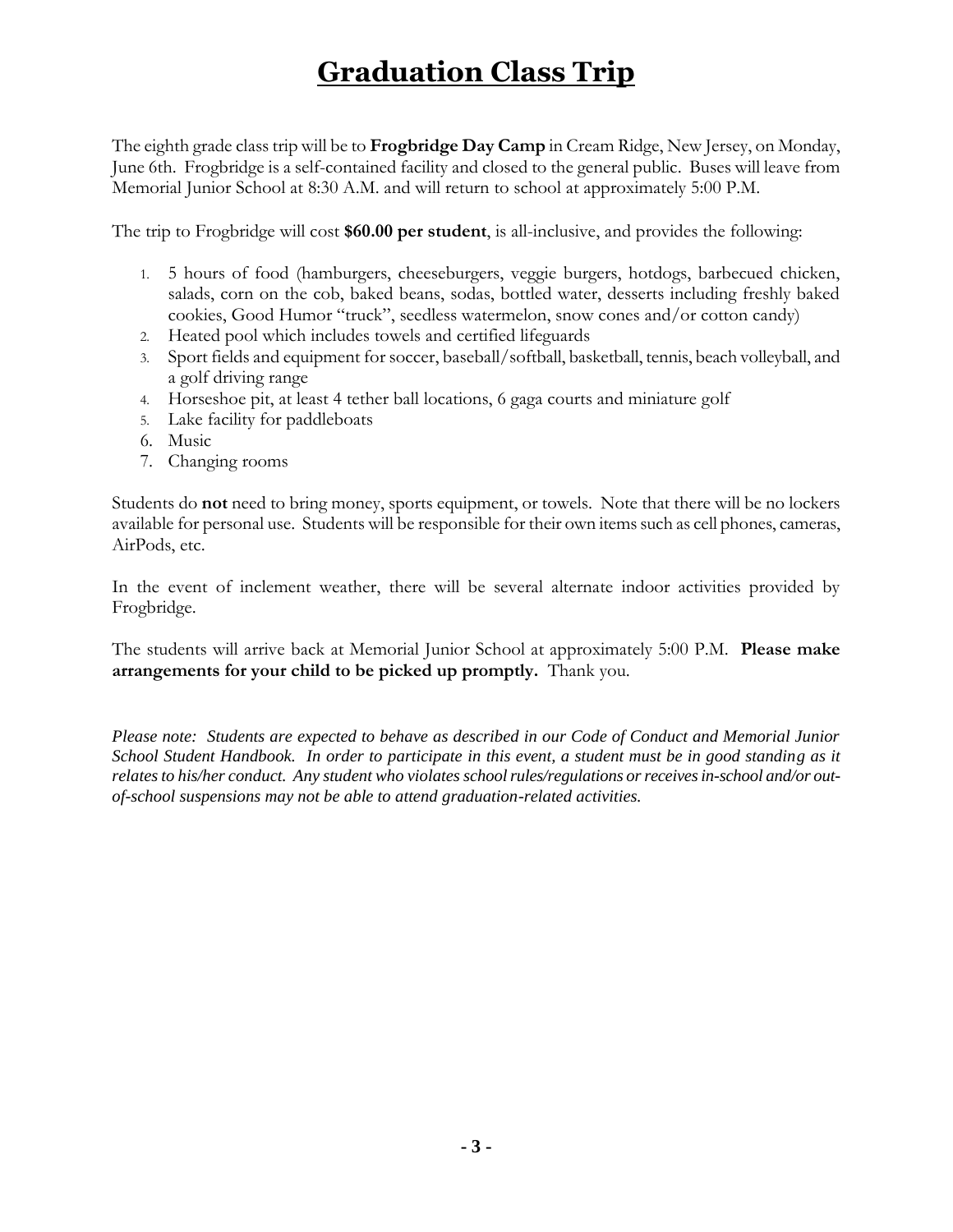### **Graduation**

#### **Graduation exercises will take place on Monday, June 20, at 7:00 PM at Memorial Junior School.**

#### **Graduation Tickets**

Each graduate will be entitled to three (3) tickets; due to space limitations we cannot issue a greater number of tickets. Additional seating will be made available in the cafeteria where the graduation ceremony will be projected on a video screen. No tickets are required for the seating in the cafeteria. *There will be no additional tickets available for the auditorium*.

#### **Graduation Gowns**

Graduation gowns will be provided to each student, which they will be allowed to keep after the ceremony. Students will also receive a commemorative tassel. In order for students to receive a correctly-sized gown, parents/guardians need to complete the  $8<sup>th</sup>$  Grade Graduation Gown Sizing Form (emailed separately). **The cost of the gowns will be covered by the school.** On the day of graduation, the gowns will need to be ironed in preparation for the ceremony.

Please note- At MJS, the students do not wear graduation caps for the ceremony.

*Please note: Students are expected to behave as described in our Code of Conduct and Memorial Junior School Student Handbook. In order to participate in this event, a student must be in good standing as it relates to his/her conduct. Any student who violates school rules/regulations or receives in-school and/or outof-school suspensions may not be able to attend graduation-related activities.*